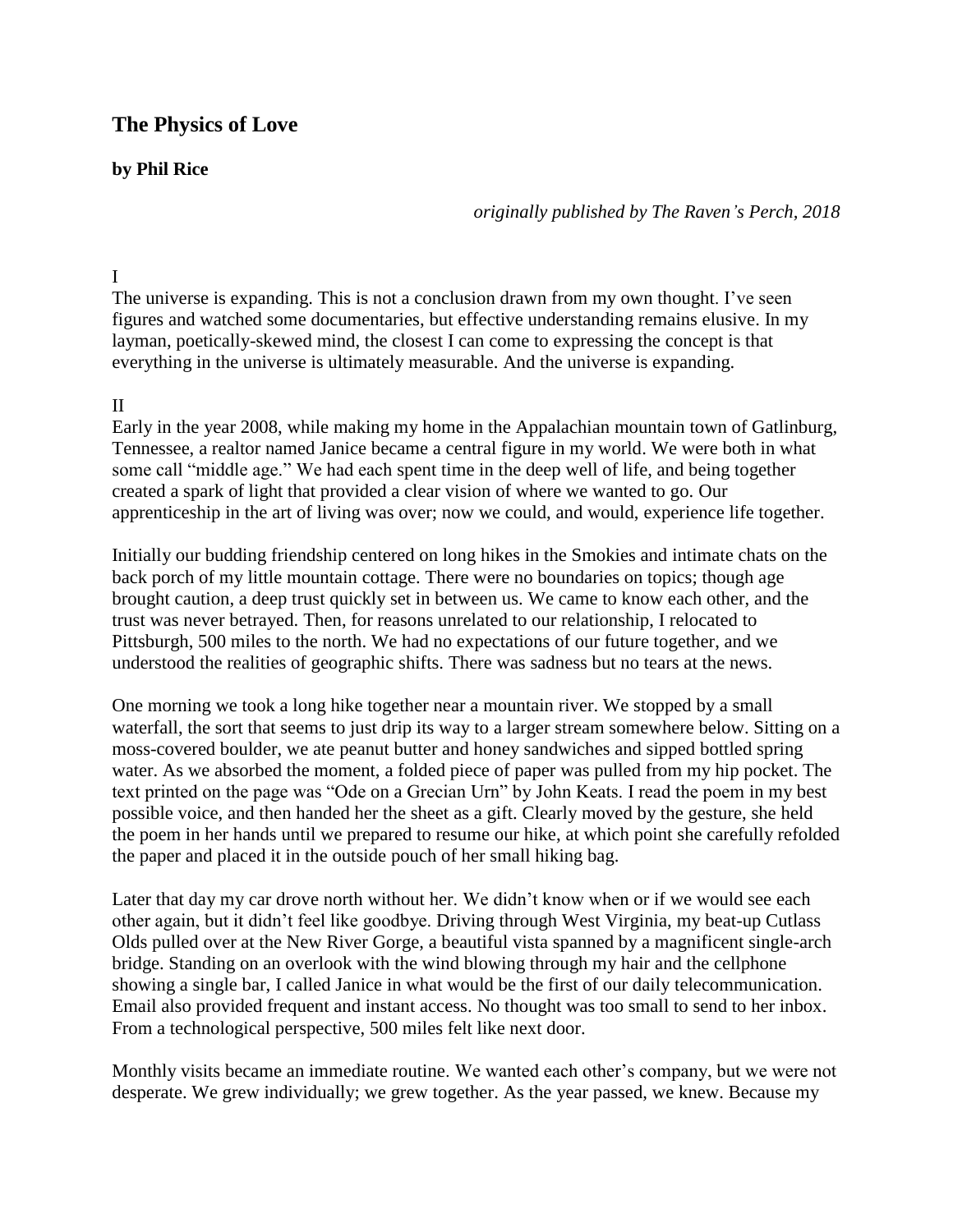teenaged son Paul was in my care and Janice was living alone in a small apartment, it was decided — by all three of us — that she would join us in our Pittsburgh home. With that settled, I drove a fully-loaded, 26-foot rental truck through the mountains in a February snowstorm, and, after shoveling our way through two feet of snow, placed her earthly possessions forever alongside mine.

Now Janice and I were unquestionably committed to spending our lives together, as the phrase goes, until parted by death. We shared a love that was complete in ways neither of us had previously believed could truly exist. And it was uniquely ours even as it brought us into contact with an awareness of a source of love in which we were like two tiny drops of water merging with a vast spiritual ocean.

Then, about a year after sharing a home together in simple-hearted contentment, Janice underwent emergency brain surgery to remove what turned out to be the product of stage four cancer. During her two-month stay in the hospital, we were married in a bedside ceremony. A few days after that event we were able to come home and live as husband and wife for three weeks. We had stayed side-by-side through it all with neither of us questioning that we were one. And then we were parted by death.

My grief spiraled into places that are indescribable. For two years I was shattered inside; the saving grace — and I choose those words carefully — was love. My love for her, her love for me, and the greater love from which all nourishment springs. Love. That much was all I knew; everything else about my life was defined by mental breakdown and raw survival.

After a year or so, I tried dating, mainly just going out to dinner or for the occasional afternoon walk. Eventually a comfort with casual companionship returned, but any hint of intimacy stirred feelings of betrayal. I didn't want anything to invade my life with Janice, even though now I was alone.

Then, unexpectedly, fresh sunlight filled my lungs. Social media had been a daily diversion for a few years, mostly in the form of sharing poetry and other bits of art with like-minded folks. Occasionally I shared my own writing, but mostly I shared the work of others — especially those poets whose work was providing me with comfort. Sometimes I would just post an image from a favorite painter, a piece of music, or an old photograph. It was a way of feeling connected, and frequently the posts initiated discussions from people, many of whom were only known to me as a name and photo on a computer screen.

In this process a poet named Virginia entered my world, and a spark of recognition ignited a special friendship. She lived in Woodstock, Illinois, 500 miles to the west. We chatted. We corresponded. We made full use of the electronic possibilities of communication at our disposal — or at least those means which we had managed to figure out in our old-world ways. We talked of favorite books and writers, and we read poems to each other over the phone. Sometimes we discussed the poems; mostly we just went where the poems took us. We were becoming one.

Virginia and I began building the foundation for a life together — brick by brick, thought by thought, feeling by feeling. New territory was being entered, and we both carried fresh wounds